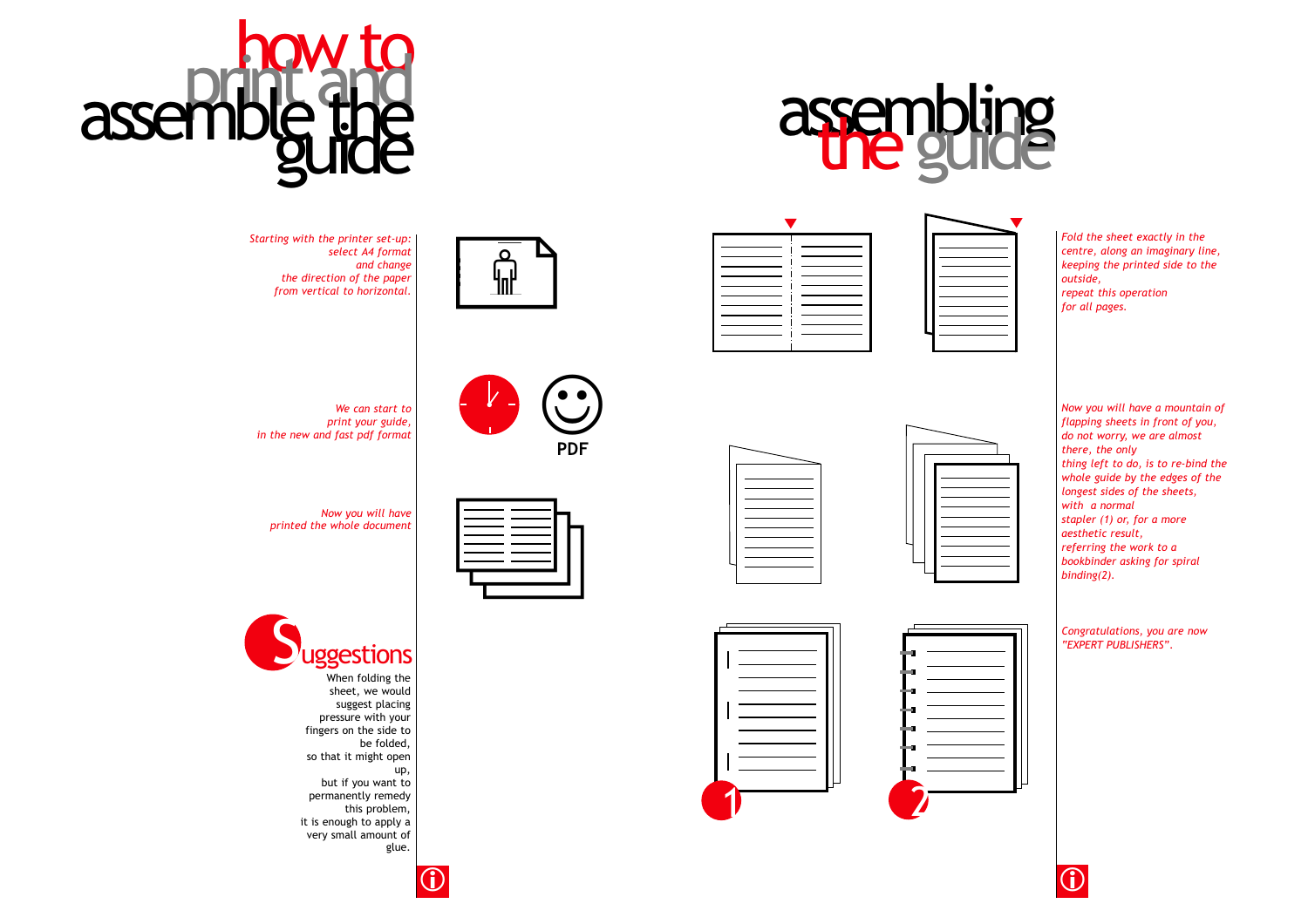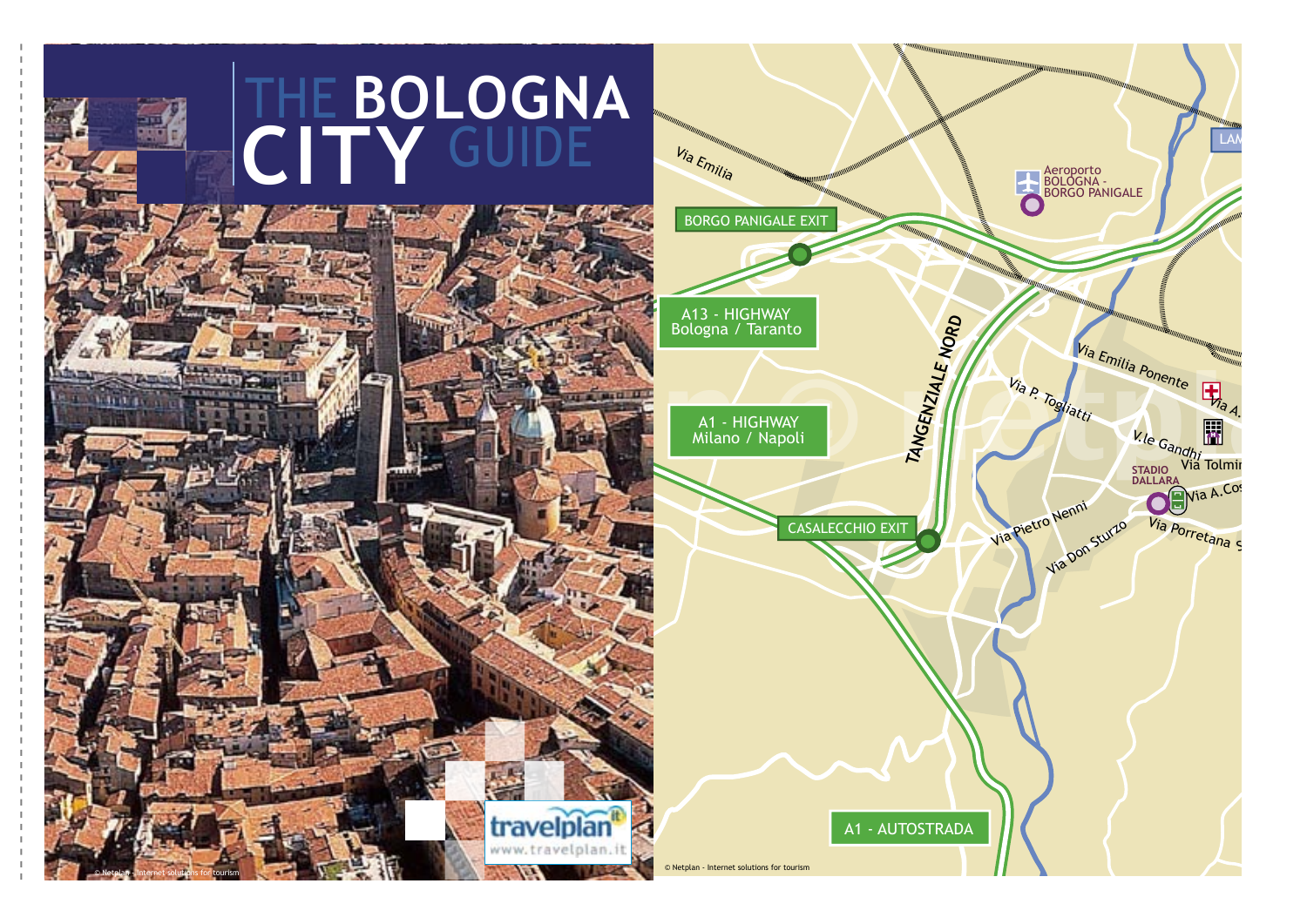

© 2005 Netplan srl. All rights reserved. All material on this document is © Netplan. Photos courtesy of: APT Servizi, Regione Emilia Romagna, Comune di Bologna.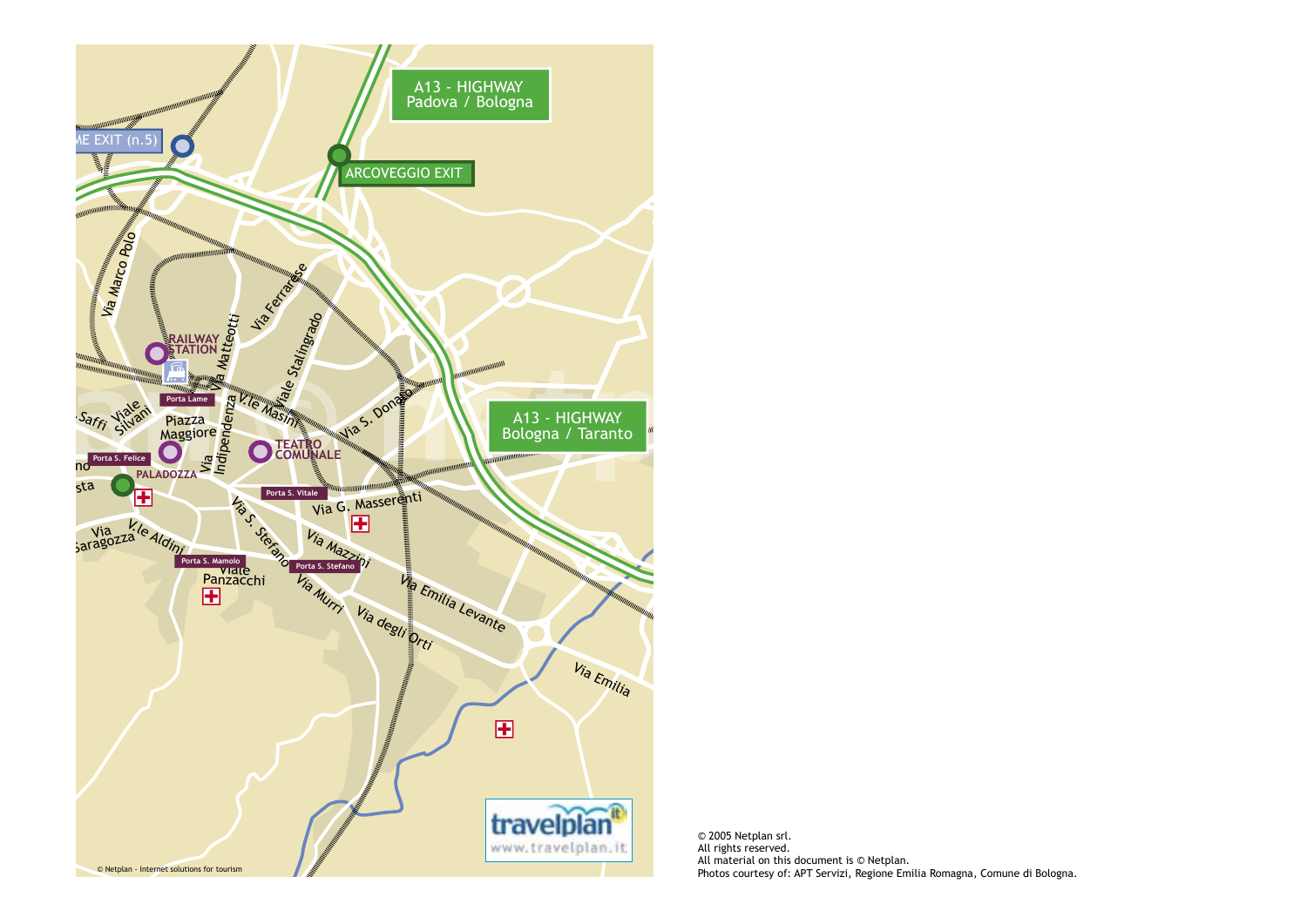# **Summary**



### THINGS TO KNOW

- 3 Getting there
- 4 History and culture



### THINGS TO SEE

- 5 Churches
- 7 Museums
- 9 History building and monuments<br>11 Secret Bologna
	- Secret Bologna



### THINGS TO TRY

- 13 Eating and Drinking
- 14 Shopping
- 15 Hotels and lodgings



### THINGS TO EXPERIENCE

16 Events 18 La Dolce Vita



### **ITINERARIES**

- 19 Modena and the land of Ferrari
- 21 Ferrara and the Po Delta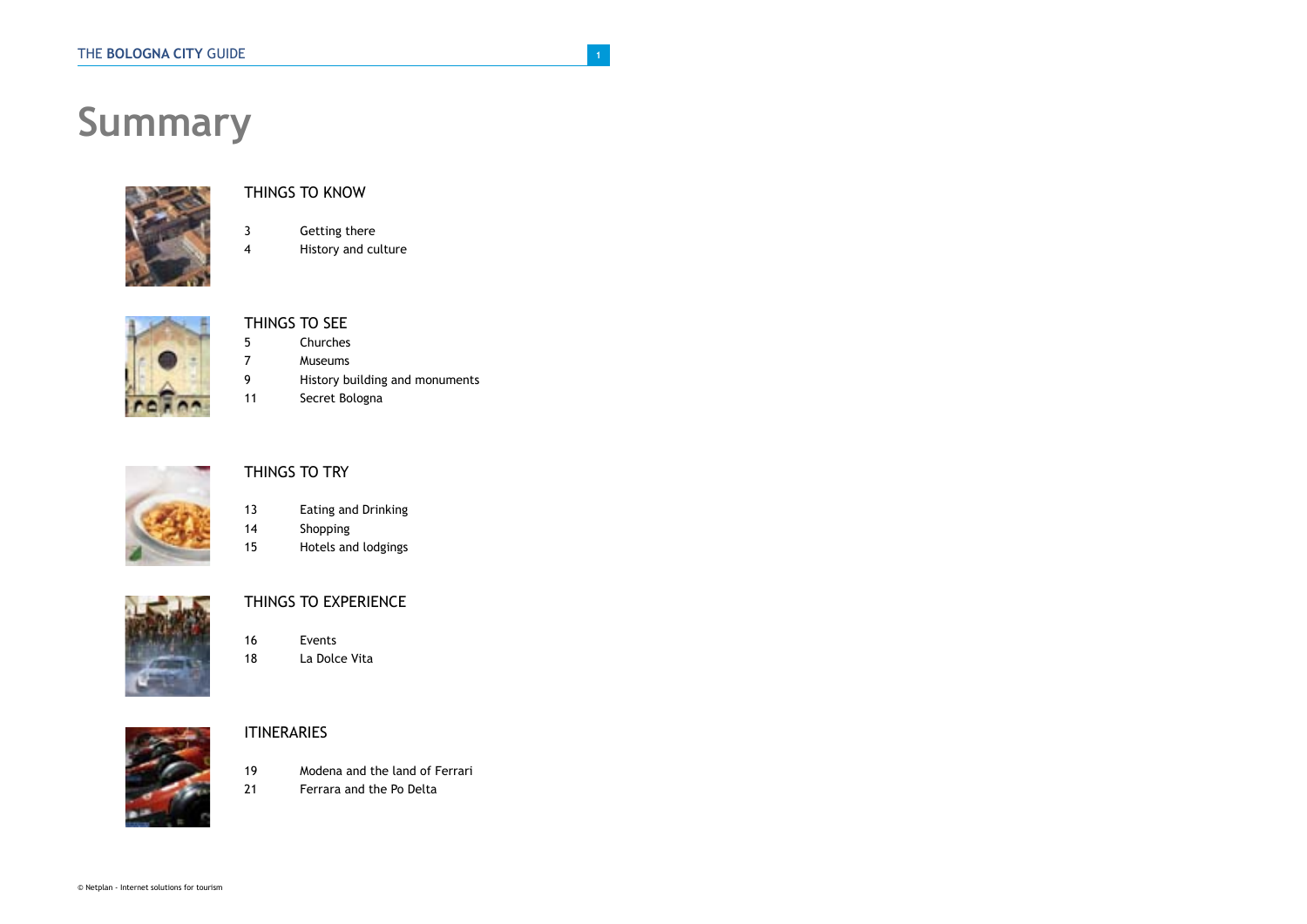## **Getting there**



**Bologna**: Piazza Maggiore

Bologna is conveniently located in relation to many other Italian cities. It can be reached quickly from Florence, Venice and Milan and is not too far from Rome or Turin.

**By plane:** "G. Marconi" Airport is located 6 km from the city and is connected to the center by frequent shuttle bus service. Many airlines fly out of the airport connecting the city with all major Italian and European destinations.

**By train:** Bologna is one of the main Italian train junctions, and is easy to reach from all parts of Italy. See the Trenitalia website for train schedules.

**By car:** if coming from **Florence**, take the A1 freeway to Bologna-Casalecchio and then follow the signs for the center (centro). Coming from **Milan**, take the A1 freeway to Bologna-Borgo Panigale and then follow the signs for the center (centro). From **Venice** or **Padua** take the A13 freeway to the Bologna-Arcoveggio exit. For those coming from **Rimini**  and the Adriatic coast take the A14 freeway

to the Bologna-Arcoveggio exit. The historical center of Bologna is a pedestrian zone from 7:00am to 8:00pm every day including weekends and holidays, only authorized vehicles are allowed.

You need to show a copy of your hotel reservation to be able to drive to a hotel in the pedestrian zone. Once you get to the hotel you can get a pass which allows you to drive and park in the pedestrian zone. The pass needs to include the license plate number and date, time and hotel stamp to be valid.

## **History and culture**



**Bologna**: Teatro Anatomico

The first inhabitants of Bologna date back to the Iron Age (10th century BC). The Etruscans lived in Bologna (called Felsina at that time) from the end of the 6th century to middle of the 4th and then it passed to the Gauls. The Romans defeated the Gauls in 191 BC, founding the colony of Bonomia along the Via Emilia. Originally inhabited by 3000 colonists, during the imperial age it reached 10,000 inhabitants.

Traces of the Roman city can be seen under Via Rizzoli and Sala Borsa, while numerous artifacts from all ancient epochs are displayed at the Museo Archeologico.

During the Middle Ages Bologna became a free commune, its golden century was the 13th: during this period the city developed greatly thanks to the university (the oldest in Europe), trade and the political backing of the Church; at the end of the 13th century Bologna was one of the top 10 cities of Europe.

During the 14th and 15th centuries the city was fought over by the Church and the Viscounts (noble family from Milan) and was gripped by civil wars between the aristocratic

© Netplan - Internet solutions for tourism

families. Peace came with the reign of the Bentivoglio, which however marked the progressive domination of the popes over the city. Bologna lost its sovereignty in 1506 and was governed by one of the Pope's cardinals for two centuries.

The dominion of the Papal State was interrupted in 1796 when Napoleon's army entered the city. The Church's assets and property were expropriated and Bologna was transformed from an industrial city to a large agricultural province. The restoration of the Congress of Vienna in 1815 returned the city to the Church, but liberal ideas had already begun to gain ground.

The city actively participated in the Risorgimento fighting and became part of the new Italian state in 1859. Between the 19th and 20th centuries European town planning models took over: the city was embellished with public gardens and wide boulevards. Today Bologna has become a great industrial and cultural center, so much so that it earned the title **European Capital of Culture in 2000**.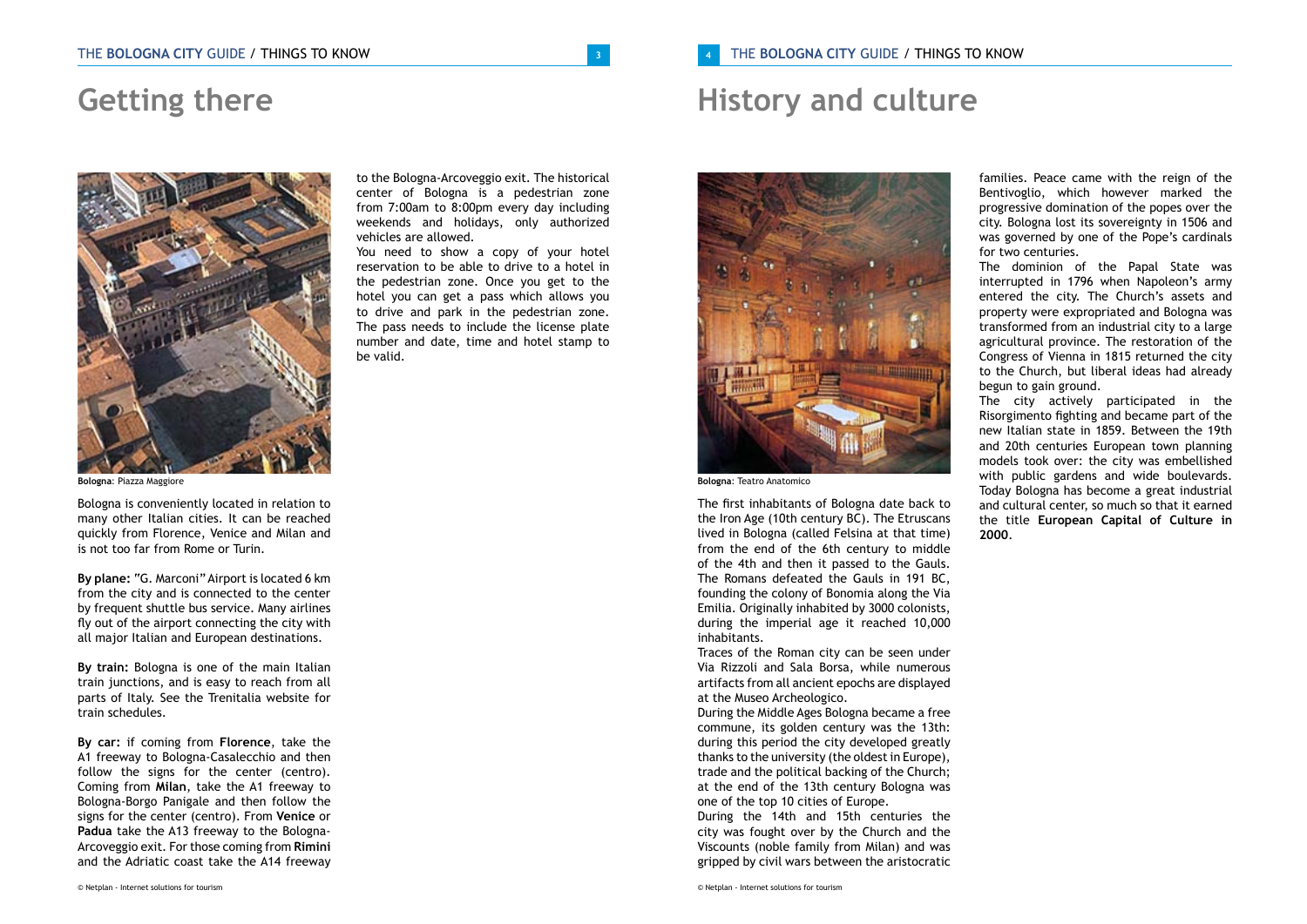## **Churches**



**Bologna:** San Giacomo Maggiore

**San Petronio** The Basilica di San Petronio, dedicated to the city's patron saint, is the biggest and most important church in Bologna.

Its construction was started in 1390 and continued until the 1600's, when the roof and apse were completed.

The facade has remained unfinished. The main portal contains the Stories of the Old and New Testament, sculpted by **Jacopo della Quercia**, between 1425 and 1438. The solemn and majestic interior is divided into three naves supported by ten pillars. Twenty-two chapels open off the side naves. One contains an organ which still works built around 1470: the oldest in the world still in use.

**San Pietro** This is the cathedral of the city. Its origins date back to the 10th century, but it was rebuilt after a terrible fire in 1141. Nevertheless, the original Romanesque-Gothic layout underwent a profound transformation in the 17th and 18th centuries, which gave it its current Baroque appearance.

The interior is home to a lot of interesting

artwork, including the Annuciazione by Lodovico Carracci (1619) on the high altar and the frescoes in the rectory and apse. The **Cathedral Treasure**, is also worth visiting, a extensive collection of furnishings and religious objects of a great artistic value, from the 15th to 20th centuries.

**Santo Stefano** Piazza S. Stefano is the old heart of Bologna. This enchanting triangular square contains the most sacred spot of Bologna, the Sette Chiese complex.

These churches (there are actually four) date back to the 10th - 13th centuries forming a symbolic reconstruction of the Passion of Christ.

The church of **Crocifisso** (on the right) contains a 1019 crypt and precious works of art; the church of **Calvario** (in the center) is a reproduction of Christ's tomb and contains the remains of San Petronio, patron saint of Bologna; the church of **Santi Vitale e Agricola** (on the left) is the oldest, marvelous in its bare simplicity, and holds the sarcophagi of two Bolognese martyrs, as well as the remains of the previous Byzantine constructions. The Romanesque kiosk with dual loggias is not

to missed, one of the most superb Romanesque creations in Emilia Romagna.

**San Francesco** The church was built in the 13th century, the first example of French inspired Gothic style in Italy. The most striking feature of the exterior is the apse part, with its famous arches and two elegant Gothic bell towers. Three monumental 13th century tombs sit at the foot of the apse. The marble altar piece stands out in the grandiose interior on the high altar. The walls contain various tombs including that of Pope Alexander V.

**San Domenico** The church, built upon the death of the saint 1221, overlooks one of the most beautiful squares of Bologna. If the exterior seems simple, the interior instead is filled with magnificent works of art, including paintings by Guercino, Luca Cambiaso, Lodovico Carracci and Giunta Pisano. The main sight is definitely the **S. Domenico Chapel**: richly frescoed it contains a marble arch with the remains of the saint. This arch is considered one of the most important sculptures of Italian art, sculpted by famous artists like Nicolò Pisano and Michelangelo. The wood chorus by Fra'Damiano da Bergamo (1528-51) is also not to be missed, his contemporaries called it the eighth wonder of the world!

**Santa Maria dei Servi.** This extremely beautiful Gothic church, built between 1386 and 1437, is preceded by an airy square portico.

The Gothic inspired interior is divided into three naves. Numerous works of art can be seen, including the **Madonna in trono by Cimabue** (13th century), the marble altar piece on the high altar (1558-61), the 14th century frescoes by Vitale da Bologna and valuable paintings by the Bolognese school in the 16th, 17th and 18th centuries.

**San Giacomo Maggiore** In the heart of the university area sits this church built between 1267 and 1315 by the hermit monks of S. Agostino and rebuilt at the end of the 15th century.

The single nave interior contains many remarkable works of art. The most admired work is the Cappella Bentivoglio, one of the major creations of the early Bolognese Renaissance.

Walking along the portico which flanks the Church you will find the entrance of the **Oratorio di Santa Cecilia**, an old church which houses the most important picture cycle of the Bolognese Renaissance, created by the best masters at the beginning of the 16th century.

**San Michele in Bosco** This impressive architectural complex stands in one of the most scenic spots of Bologna. There is a wonderful view of the city and plains from the

© Netplan - Internet solutions for tourism

square in front of the church. The church was built in the Middle Ages, but was rebuilt in its current form in the 15th and 16th centuries by the Olivetani monks.

The Renaissance facade is decorated with a beautiful marble portal by Baldassarre Peruzzi (1522). The interior is formed of two floors and decorated with valuable paintings and sculptures from the 16th and 17th centuries. One of the most charming parts is the **octagonal cloister**, from the end of the 16th century, decorated with famous paintings of the Carracci school.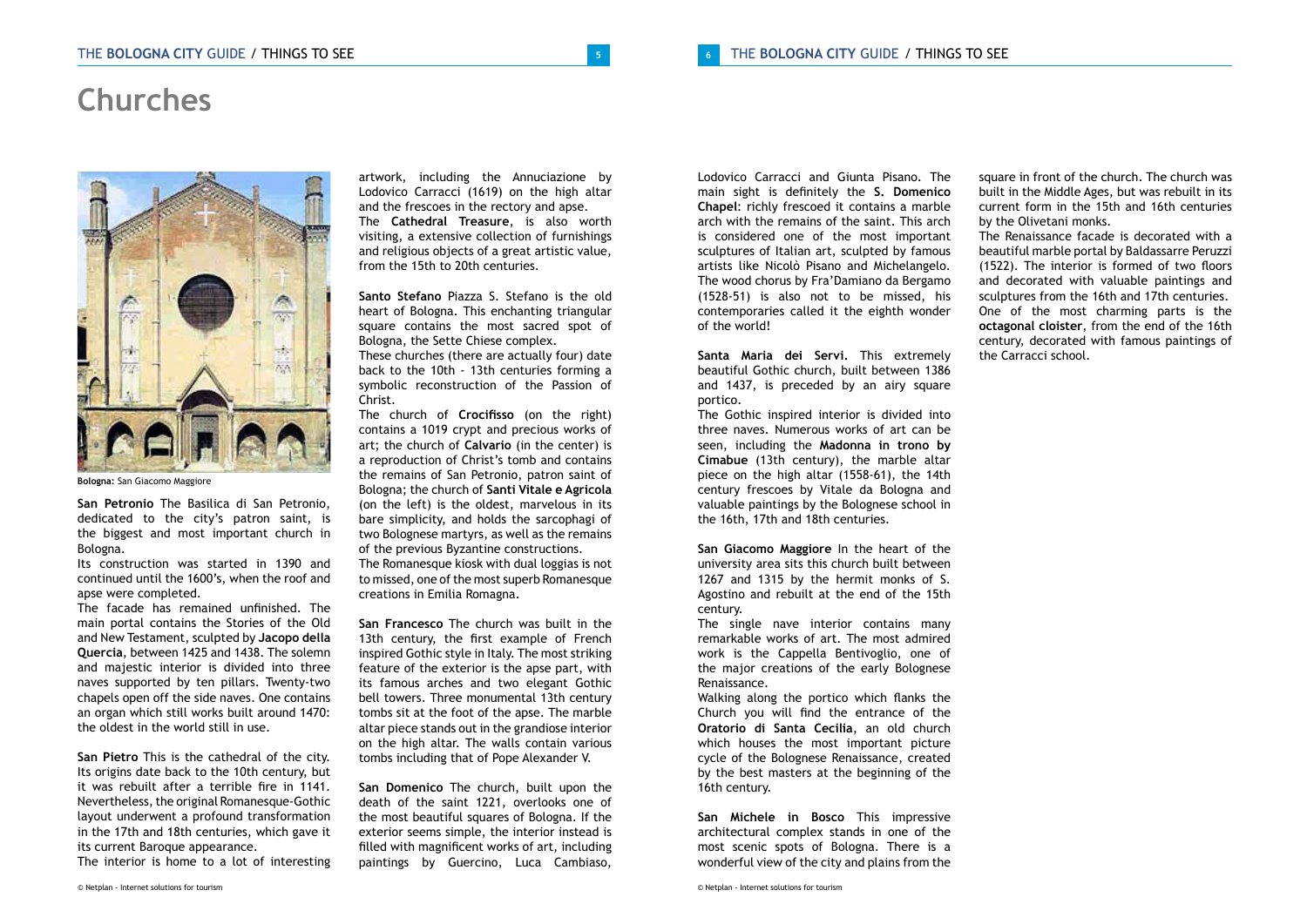### **Museums**



**Bologna**: Ducati Museum

Bologna has an incredible museum heritage, one of the most extensive in Italy. Almost 50 museums ranging from art to history and science to technology.

Travelplan proposes a selection of the most significant museums. If you purchase the **Bologna dei Musei** card, you can get into many participating museums free.

**Pinacoteca Nazionale** (National Picture Gallery) Traces Emilia's painting from 1200 to 1800 and possesses works by Giotto, Raphael, Titian, Tintoretto, Carracci and Guido Reni. Hours: Tuesday-Sunday: 9am - 7pm Closed: Monday which are not holidays

**Galleria d'Arte Moderna** (Modern Art Gallery) Displays avant-garde works from the period after WWII to present and hosts temporary exhibits dedicated to various forms of artistic expression.

There is also a space reserve for experiments of contemporary artists.

Hours: Tuesday-Sunday: came - 6pm Closed: Monday

**Morandi Museum** Entirely dedicated to Bologna painter Giorgio Morandi, the museum contains a collection of 250 works, including paintings, watercolors, drawings and etchings. Hours: Monday-Sunday: came - 6pm Closed: Monday

**Museo Civico Archeologico** (Archaeological City Museum) Traces the development of the city from prehistoric times to the Etruscans up to the Roman age.

The museum also has one of the most extensive ancient Egypt sections in Europe. Hours: Tuesday to Saturday: 9.00am - 6:30pm; Sunday: 10.00 - 18.30

**Museo Civico Medioevale** (City Museum of Middle Ages) Contains remains from the Middle Ages and Renaissance in Bologna including illuminated manuscripts, ivories, weapons and sculptures..

The copper statue of Boniface VIII is very<br>interesting. Hours: Tuesday-Saturday: Hours: Tuesday-Saturday: 9:00am-6:30pm; Sundays and holidays: came - 6:30pm Closed: Monday

**Collezioni Comunali d'Arte** (Municipal Art Collections) The museum is located in Palazzo d'Accursio, now called Palazzo Comunale. It is a furnished museum, the frescoed monumental halls of the old building contain furniture, works of art and decorations from the 14th to 19th centuries.

Hours: Tuesday-Saturday: 9.00am - 6:30pm; Sunday and holidays: came - 6:30pm; Closed: Mondays which are not holidays

**Museo della Comunicazione** (Museum of Communication) Eight hundred pieces, still in working order, tell the story of radio, phonographs, movies and television. There is also a collection of historic

computers and juke boxes and entire sections dedicated to Gugliemo Marconi and the Ducati brothers.

Telephone: 051 6491008 - Hours: by reservation

**Ducati Museum** An extensive exhibition tells the story of the Ducatis from the 1940's to present, including antique motorcycles, billboards and accessories. Telephone: 051 6413259 Hours: by reservation - Closed: Sunday and holidays

**Palazzo Poggi Museums** The building dates back to the end of the 15th century, when it was acquired by the Poggi family, who transformed and expanded it.

The interiors were decorated with powerful murals, which tell of the personality of Giovanni Poggi, who ordered them painted. The building became the home of the **Istituto delle Scienze** in the 18th century, with the purpose of housing all the scientific knowledge of the time in one space and contains laboratories, galleries and even an astronomical observatory.

At present the building is one of the most interesting museums in Bologna, it traces the history of science from 1500 to 1800. In addition to the numerous **frescoed rooms**, which make this building one of the most charming private decorative complexes in Italy, many museums can be visited. Travelplan recommends the following:

• Museo della Specola: the museum is housed in the rooms which were once dedicated to the astronomical observatory.

The development of astronomical research from 1700 to 1800 can be experienced through the vast collection of astrolabes, telescopes, globes and star maps. Hours: Monday-Friday: 8:30am - 5:30pm; Saturday-Sunday: 9-18.30

• Museo delle Navi e delle Antiche Carte Geografiche (Museums of Ships and Ancient Maps): a complete collection, started in the 18th century, containing globes, maps, antique volumes, weapons, wooden models of ships from the 17th and 18th centuries. Hours: Tuesday-Friday: 9:00am - 5:30pm; Saturday-Sunday: came - 6:30pm Closed: Monday.

• University Museums In addition to Palazzo Poggi, the entire university area is home to various scientific museums, demonstrating the importance of Bologna in the international knowledge scene.

These museums revolve around anthropology, zoology, anatomy, palaeontology, geology, physics, mineralogy, botany as well as containing one of the oldest botanical gardens in Europe.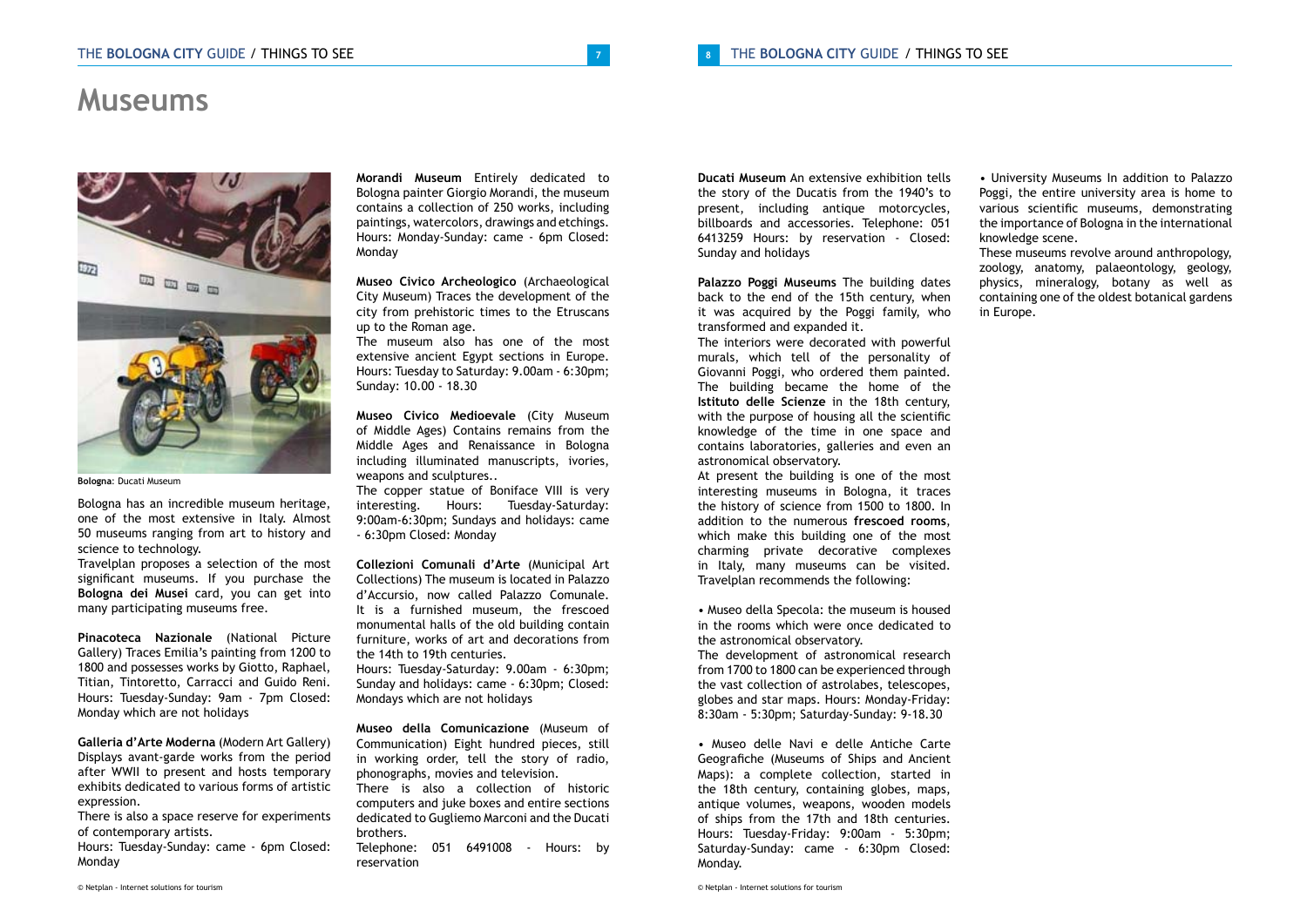### **Historical buildings and monuments**



**Bologna**: Two Towers

#### **Piazza Maggiore**

This is the salon of the city. It was once the center of political and religious power, but is now one of the main gathering places of the city, used for meetings, concerts or simple evening strolling.

The square was built in the 13th century to create a complex of buildings for public events. The **fountain of Neptune**, symbol of Bologna, stands at the entrance to the building.

#### **Palazzo Re Enzo**

Built in 1244, for 23 years it was the "residence" of the son of the Emperor Frederick II: King Enzo of Sardinia, taken prisoner during the battle of Fossalta (1249). The first floor contains weapons and war machines of Bologna's army, the second floor was used to hold sessions of the popular councils.

The Sala del Trecento is impressive. Next to Palazzo Re Enzo, stands **Palazzo del Podestà**; the building, the first seat of the citizen's government is surmounted by a square tower

containing a 2 ton bell: called the Campanazzo it rings during important occasions. The vaults of the building were once enlivened with the workshops of haberdashers, green grocers and artisans.

The facade facing the square was remodelled in Renaissance style by local aristocrat Giovanni Il Bentivoglio. The two buildings are opened for exhibits and events.

#### **Palazzo Comunale**

This is an impressive building-fortress overlooking Piazza Maggiore, today the seat of the municipal government.

It is characterized by a succession of overlapping styles; the part in Gothic style with marble mullioned windows and terra cotta decorations, dates back to 1400. On the left is the 16th century portal surmounted by a statue of Gregory XIII. Inside the complex it is possible to visit (if not in use) a succession of wonderful halls and chapels, climbing the 16th century stairway designed for a triumphant ascent on horseback. Sala Farnese leads to the **Collezioni Comunali d'Arte** and **Museo Morandi**.

#### **The Archiginnasio**

Sits on the eastern side of Piazza Maggiore, built by Cardinal Borromeo between 1562 and 1563 as the sight of the university Law and Arts schools. It currently houses the town library. Interior: the walls of the halls, vaults of the stairways and loggias are decorated with the engravings of thousands of students' coats of arms and names.

The **Teatro Anatomico** in carved wood, was built by Antonio Levante in 1637 for teaching anatomy. Visiting hours: Monday-Saturday 9:00am-1:00pm.

#### **Two Towers**

Bologna's towers were important for warning and defensive purposes and were naturally a sign of prestige for the families who lived in them. At the end of the 12th century there were one hundred of them, today around fifteen remain. The two towers are the symbol of Bologna.

The taller one is **Asinelli Tower** built in the 10th century. It is 97 m high with a 2.23 meter inclination The base was modified in 1488 to house guards.

The smaller is **Garisenda Tower**, a contemporary of its neighbor. Its strong inclination (3.22 m) is striking, caused by an earlier greater settling of the land.

#### **Palazzo Bevilacqua**

One of Bologna's most remarkable buildings is located in Via D'Azeglio, built between 1477 and 1482 by jurist Niccolò Sanuti. The building greatly differs from Bolognese architectural canons, and looks more like Tuscan Renaissance buildings.

The use of rustication on the facade like the Palazzo dei Diamanti in Ferrara is interesting. The charming internal courtyard with its two loggias one over the other is ornately decorated with sculptures and terra cotta relief work.

#### **Palazzo Pepoli Campogrande**

A large residence of nobility built by Count Odoardo Pepoli starting in 1653 opposite the family's medieval building.

All of the decor of the building was aimed at celebrating the family and is an extraordinary example of late 17th century Bolognese art. The internal courtyard contains a great staircase with a square layout.

It is possible to visit the frescoed **main hall**  and other magnificent decorated rooms which compose the apartment, where works of the **Zambeccari Collection** are displayed with works of Emilia's leading painters. Open: Saturday 3:00pm - 7:00pm - Sunday 9:00am-7:00pm

#### **Isolani Houses**

Casa Isolani, at 19 Strada Maggiore, is one of the rare examples of 13th century civil buildings. The facade is unusual, as is a very tall portico formed by oak beams supporting

© Netplan - Internet solutions for tourism

the third floor of the house. A charming arcade **(Corte Isolani)** starts from the house which crosses a series of internal courtyards opening onto Piazza S. Stefano at the **Palazzo Isolani**.

This 15th century building contains a mixed style combining Bolognese Gothic and Tuscan Renaissance.

The faces of the six figures inserted in circular medallions "curiously" display 19th century hair styles.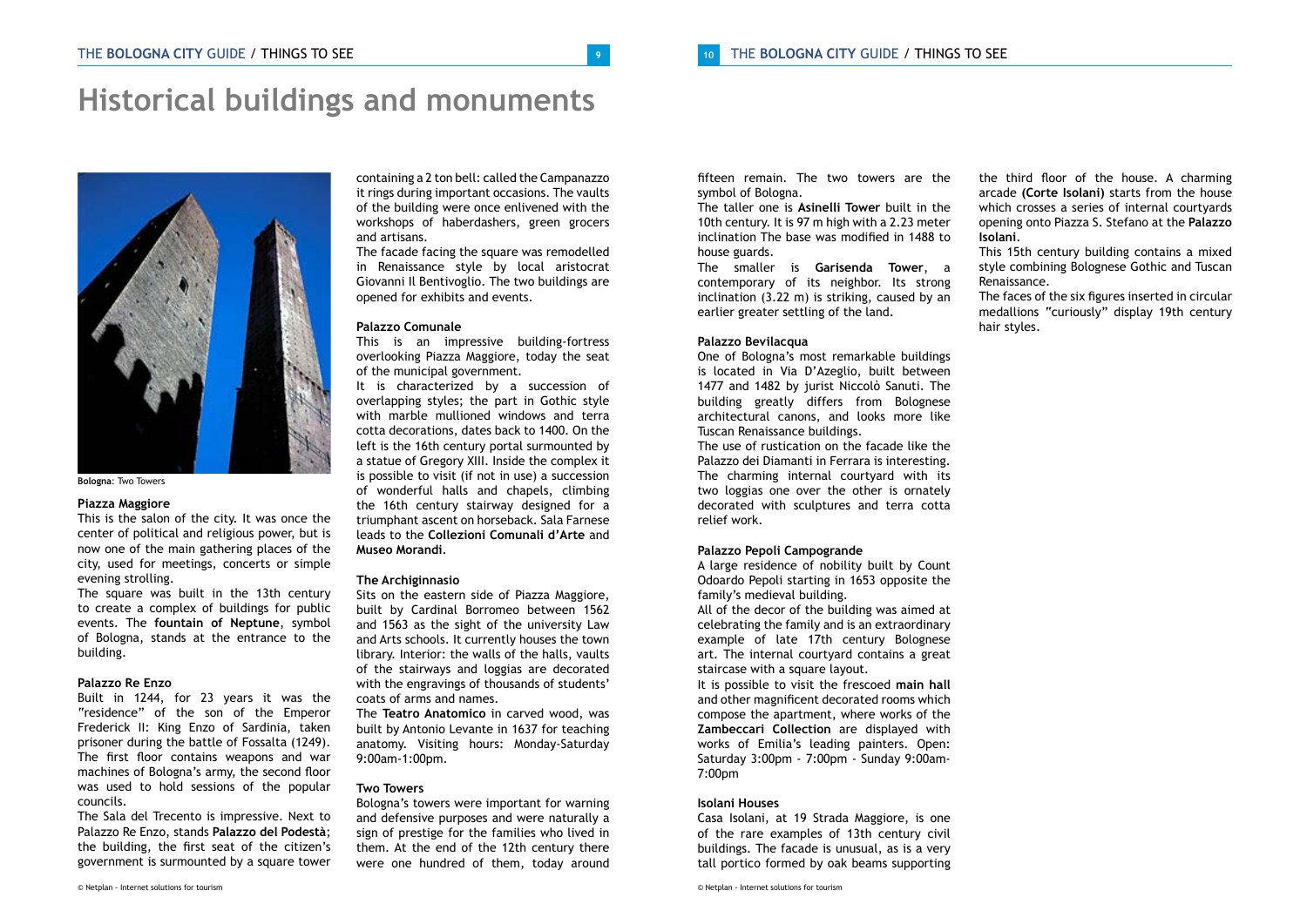### **Secret Bologna**



**Bologna**: Climb to Santuario di San Luca

#### **Bologna's canals**

Very few visitors know it, but under Bologna there is a dense network of canals which supplied energy in the past to make silk and grind wheat. Most of these were covered in the 1900's.

To see a glimpse of these canals go to **Via Piella 18**. A window under the portico reveals a surprising scene.

#### **Underground Bologna**

Underground locks, canals and streams, ageold remains covered over time, in a virtually unseen before Bologna can now be visited thanks to the "Amici delle Acque di Bologna" association.

The association organizes guided tours to the various secret sights of the city: **Bagni di Mario** (Mario's Baths) a large underground 16th century cistern with Renaissance decoration and fascinating tunnels with ogive vaults. An ingenious system for collecting water built

based on Nero's Domus Aurea. **Sala Borsa** (entrance from Piazza Nettuno) an

Art Nouveau hall built at the end of the 19th

century to house Bologna's stock market, is currently the site of a library with an extensive multimedia collection.

A network of tunnels start under the crystal floor revealing Roman and Etruscan Bologna. Associazione Amici delle Acque di Bologna Telephone: +39.051.522401 (Mon to Fri 8:30am -1:00pm) - Fax: +39.051.557794

#### **Jewish ghetto**

Bologna's ghetto, in the medieval part of the city, preserves its original structure. Dark passageways, narrow alleys and courtyards where the Church confined Bologna's Jews from 1556 to 1593, when they were exiled from the city for more than 2 centuries.

The ghetto is located between Via dell'Inferno and the adjacent streets: an area once enclosed by two gates.

The synagogue was located at 16 Via dell'Inferno.

The **Jewish Museum** (Museo Ebraico) is located on Via Valdonica: it traces the history of the Jews over 4000 years, with particular focus on the link between the Jewish community and Emilia Romagna. It also has a specialized library. Hours: Sunday-Thursday 9:00am-6:00pm; Friday 10:00am-4:00pm; Closed: Saturday and Jewish holidays.

#### **Il Collegio di Spagna**

A very beautiful medieval college founded in 1365 to house the Spanish students enrolled in the famous university. The complex is protected by high walls, and is built in a style halfway between a monastery and fortified building. The entrance portal leads to a pretty 16th century cloister with double loggia.

The upper loggia is decorated with frescoes in the Gothic vaults. Even now the college house 16 lucky Spanish students enrolled at the University of Bologna at no charge. Visits by request only.

#### **Via Saragozza**

Leaving Collegio di Spagna, we recommend

walking down Via Saragozza until the gate that encloses it in the walls. Its long red arcades form one of the most spectacular sights of the city.

#### **Climb to Santuario di San Luca**

Located on a hill dominating Bologna, Santuario di San Luca is one of the symbols of the city.

The most charming way to reach it is to walk along the 666 arches of the longest portico in the world! The portico, built in the 18th century, starts from Via Saragozza and leads to the sanctuary with a route lasting almost four kilometers, which starts on flat ground and ends at 220 meters on Colle della Guardia. **The views** over the city that can be seen from the portico and hill will fully repay the effort. Inside the Sanctuary you can see the famous picture of the Madonna, a Byzantine painting that legend attributes to the evangelist Luke.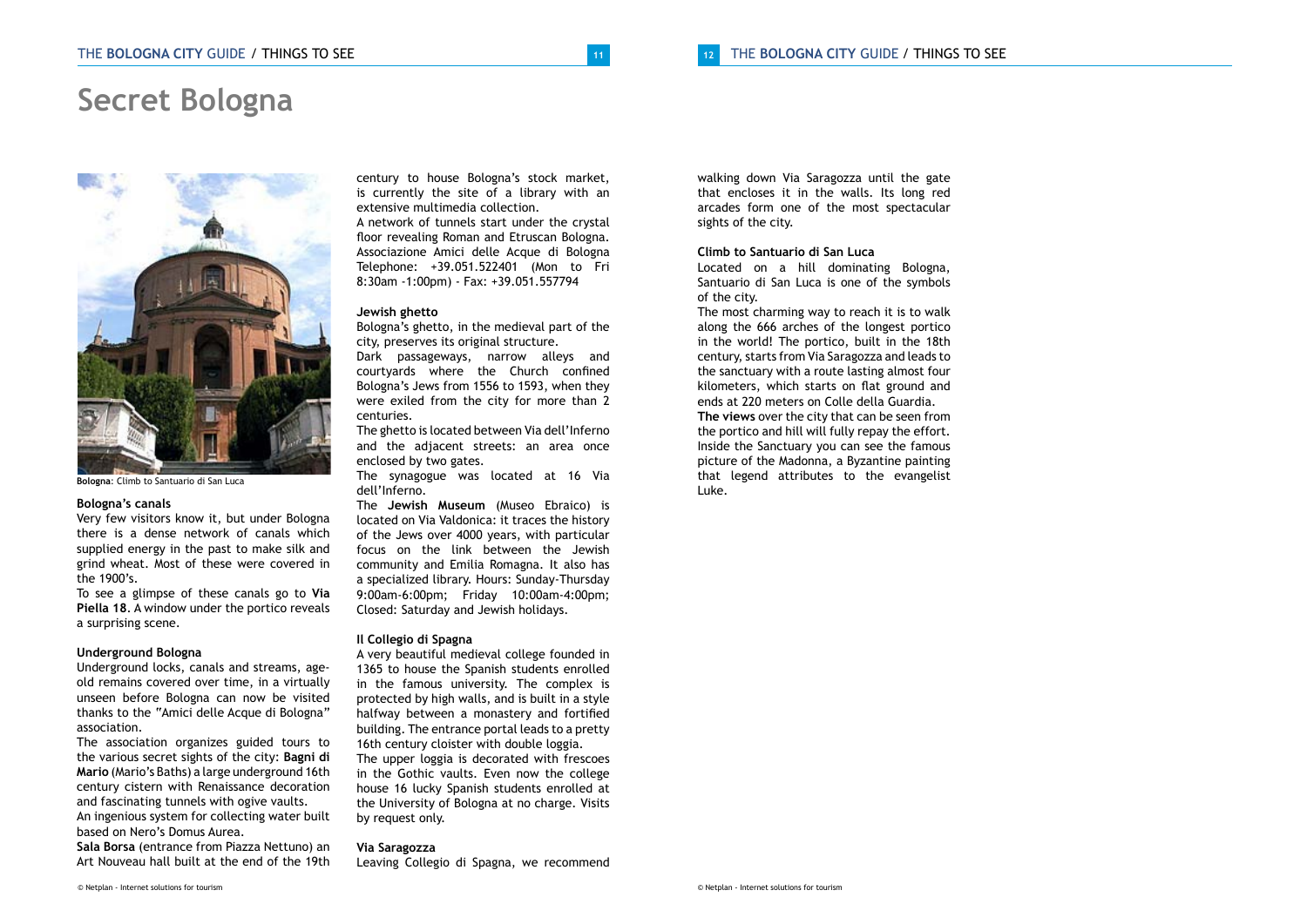## **Eating and Drinking**



**Bologna**: tagliatelle

Few cities in the world boast a heritage of gourmet tradition like Bologna. However, one of the three epithets of the city if "la grassa" (the fat one), well-deserved considering the local passion for good food. So it is not surprising that many of the most famous Italian dishes in the world come from Bologna.

**Pasta dishes** include famous names like *tortellini*. There are many varieties, but the ones in Bologna are stuffed with meat, prosciutto, mortadella, parmesan and are served in broth. Then there are *tortelloni*  stuffed with ricotta. This is also the land of egg pasta, including the stars *tagliatelle* and *lasagna*. Taglatelle, according to tradition are served with meat sauce, and the pasta for real lasagna is green, since it is made with spinach. **Meat** is not missing in Bologna, and pork is the undisputed king.

A traditional dish is *cotoletta alla bolognese*, a cutlet covered with prosciutto and cheese, bollito misto (assorted boiled meats) and various roasts are also popular, for example

*stracotto di manzo* (beef stew). Cold cuts are another prerogative of Emilia: the glory of Bologna is *mortadella*. Nearby cities provide prosciutto from Parma, salami from Felino, coppa from Piacenza, ham and *zampone*  (stuffed pig's trotter), which is served cooked. Among the cheeses, it is impossible not to mention *Parmigiano Reggiano*, one of the most famous cheeses in the world, but we also suggest trying *squaccherone*, a very soft cheese.

Bologna's residents like to eat cold cuts and cheeses with specials bread made with lard: *tigelle, crescentine and piadine*.

Dessert: to finish a meal with dignity you can try the typical *pan speziale*, a Christmas cake made with dried fruit and torta di riso (rice cake).

**Wine**: the most famous product of these lands is *Lambrusco*, a sparkling red wine grown between Bologna and Reggio Emilia.

It is not a particularly expensive wine, but with its pleasant light taste and fruity bouquet it has conquered major success throughout the world.

The hilly area behind Bologna has a much different vocation, this is the *Colli Bolognesi*  DOC area. Excellent wines are produced here including the whites Albana, Pignoletto, Sauvignon, Pinot Bianco and Riesling or reds Barbera, Merlot and Cabernet Sauvignon.

### **<sup>14</sup>** THE **BOLOGNA CITY** GUIDE / THINGS TO TRY / THINGS TO TRY

## **Shopping**



**Bologna**: Mercato di Mezzo

Bologna is definitely one of the Italian meccas for shopping, an enormous outdoor shopping center which is home to the leading designer boutiques as well as design and furniture shops, and many book stores, antique shops and art galleries.

The so-called "quadrilatero" - an area enclosed by Via Rizzoli, Via D'Azeglio, Via Farini and Via Castiglione - reveals the most elegant nature of Bologna, which reaches its peak in Galleria Cavour where the most famous designers are located. Via Indipendenza is another golden mile of shopping, decidedly the most popular in Bologna. There are tons of shops, with a wide range of goods and affordable for everyone. If you are looking for a more original and refined style, the right address is Via San Vitale. If Via dell'Archiginnasio, which flanks Piazza Maggiore, is famous for jewelry, Strada Maggiore, Corte Isolani and Via S. Stefano are good streets for antiques and furniture.

To take a plunge into Bologna's gourmet scene head for the so-called Mercato di Mezzo,

a characteristic area located between Via Drapperie, Via Clavature and the surrounding side streets. Here you'll find the city's best gourmet shops, which display foodstuffs as if they were gems. The prices are a bit on the high side but the quality is guaranteed. The more popular Mercato delle Erbe, a covered markets with all kinds of stalls, is located in the central Via Ugo Bassi. A large clothing market including a nice section with used and vintage clothing, is held every Friday and Saturday in Piazza 8 Agosto. For antiques and bric-à-brac there are markets in Piazza 8 Agosto every Thursday and in Piazza S. Stefano every second weekend of the month.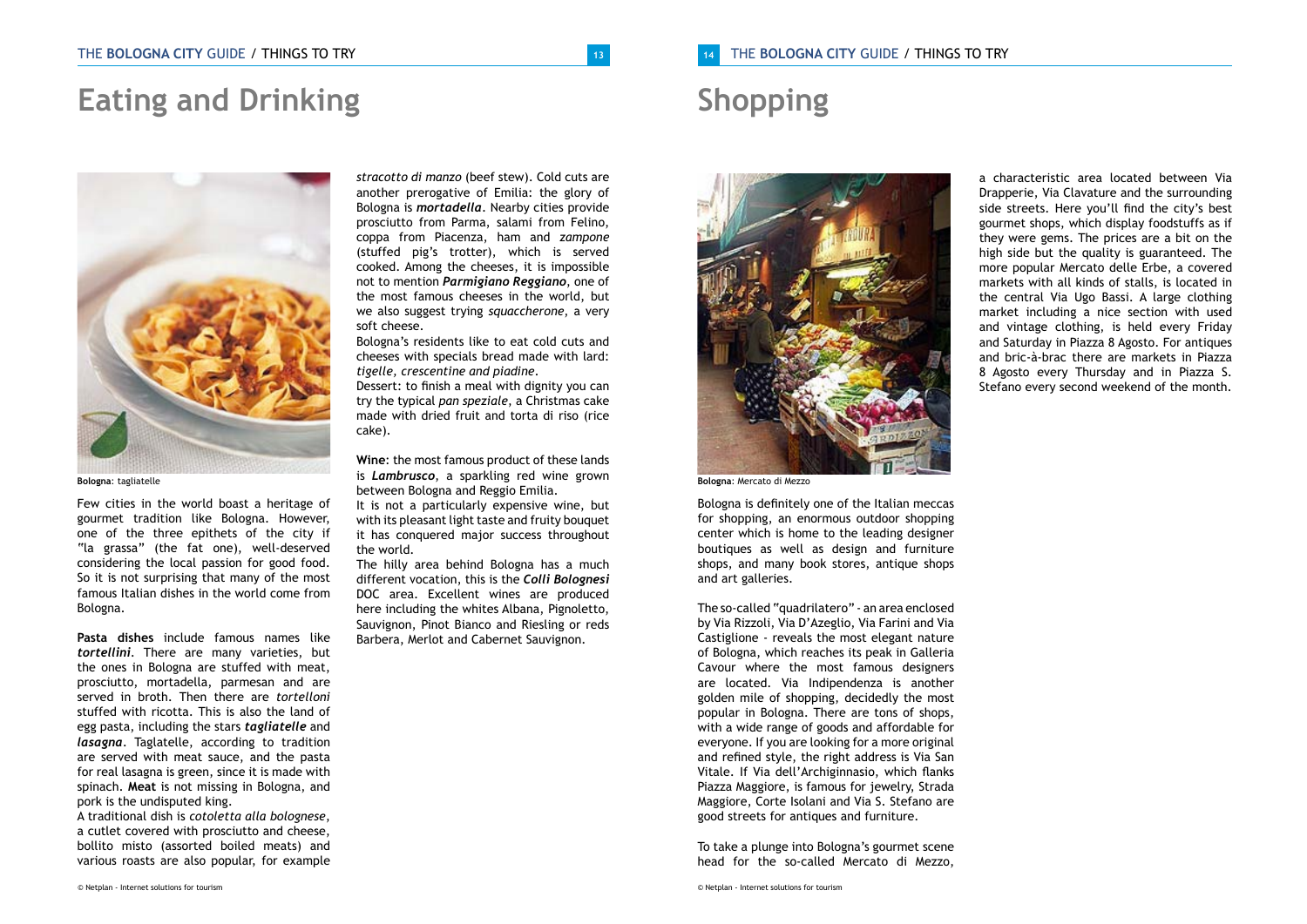## **Hotels & lodgings**



**Bologna**: around the city

With more than 20 trade shows per year, Bologna is the second trade show center in Italy. Thus the city has one of the widest offerings of accommodations in Italy. You can choose from many hotels, rooms to let or bed-and-breakfasts based on your needs and budget.

If you prefer the complete service of a hotel, Travelplan proposes a selection of **hotels in Bologna**. If are looking for a more economic solution but without giving up comfort, you can opt for a cozy **bed-and-breakfast in Bologna**. If you are planning a long stay an excellent solution is a **residence in Bologna**  or an **apartment in Bologna**. For those who desire contact with Mother Nature there is plenty to choose from: there are many **country guesthouses in Bologna**, in a wonderful position of the hills around the city.

## **Events**



**Bologna**: Motor Show

Bologna, as a great cultural capital and trade show center, hosts an impressive series of all types of events: music, art, dance, culture, sports, trade shows and markets. Travelplan proposes a selection of the most significant recurring events.

**Netmage** - creative and innovative images on art, media, communication. In January, various locations in the city. International festival dedicated to live media and new trends in electronic and digital creative production.

**Artefiera** - end of January, Fiera di Bologna. International exhibition and market of contemporary art, one of the longest running shows in Italy for the art market, with more than 250 exhibiting galleries.

**Bologna Festival** a classical music festival which has brought the most prestigious names of the international concert world to Bologna for more than 20 years. The festival is held at two separate times during the year:

in the spring between March and May and in fall between October and November. Various venues: Europauditorium, Teatro Comunale and others.

**Celebrations of Madonna di San Luca.**  The weekend of the 6th Sunday of Easter Bologna's most important religious festival is held: the image of the Madonna kept in the Santuario di San Luca descends into the city for the blessing in the church of S. Petronio. The celebration closes with the solemn return procession of the image to the Sanctuary.

**San Marino Formula 1 Grand Prix** - Imola racetrack, in May. The Formula 1 calendar takes to the legendary circuit of Imola. The racetrack was built in a land where engines are a religion, the hometown of companies like Ferrari, Lamborghini, Maserati and Ducati. The race is held on Sunday, trials are on Friday and Saturday.

**Made in BO** For the entire summer the location of performance and music in the Parco Nord presents great art, music and performance happenings, including rock concerts like Flippaut Rock Festival (June), Independent Days Festival (September) and MTV Day (September).

**Danza urbana** - end of July. International dance festival in urban spaces. An itinerary of extraordinary performances in the most important squares of the city.

**Artelibro** - end of September. The only event of this kind in Italy. A great art book festival, which covers each product connected to the sector: from show catalogs to art books for children. The show is held in Palazzo Re Enzo, in the heart of the city. A full schedule of related events: book presentations, meetings with the author, debates and exhibits.

**Superbike World Championship** - Imola racetrack, between September and October.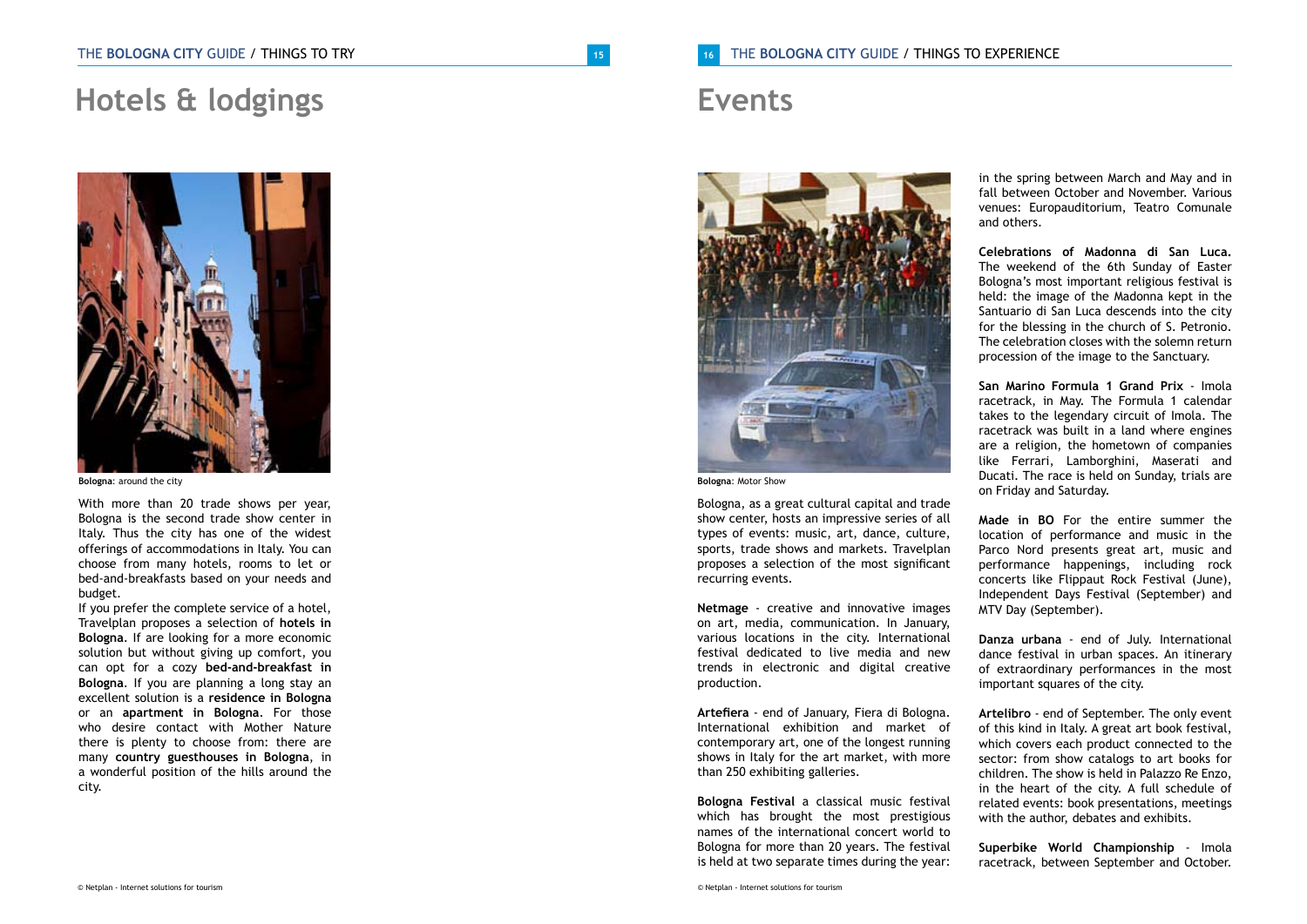### **La Dolce Vita**



festival dedicated to gastronomy. Some of the squares in the center are transformed into stages for performances, typical dishes and presentation of typical Bolognese gourmet products.

rounds.

**Motor Show** - in December, at the Fiera di Bologna. International car and motorcycle trade show, which has been sold out for years. The best of two wheel and four wheel international production, with numerous debuts and a thrilling race and exhibition schedule.

#### **Opera and Ballet Season at Teatro Comunale**

- from October to May. Teatro Comunale is the historical theater of Bologna, a masterpiece by Antonio Galli Bibiena, famous 18th century architect, set designer, painter and decorator. The season proposes an excellent lineup of opera and symphony music. Infoline: 199 107070



**Bologna**: crowd in Piazza Maggiore

Bologna is known throughout Italy as the mecca of fun, a hedonistic city, where night life and fun can be found for all generations & A city which, thanks to the massive presence of students, is open to all forms of expression, even the most alternative.

Taking time for **cocktail** is a must in the alleys of Mercato di Mezzo or in Piazza Maggiore, where you can sip a glass of good wine accompanied by the tastiest appetizers of the local cuisine.

Bologna would not be the same without its traditional **"osteria"**, which once represented the center of the city's social life. There are very many of them scattered throughout the city, some open to less than traditional influences, but all maintain the irresistible charm of partying. The greatest concentration is found in **Via del Pratello**, the focal point of Bologna's night life, where nothing ever shuts and you can drink wines and hang out with friends. The **university area** is another hot spot for Bologna's nocturnal crowd: Via Zamboni, Piazza Verdi and Via delle Belle Arti

are filled with swarms of young people from happy hour (7:00pm) until late at night.

If **movies** are your thing, there are 30 movie theaters in Bologna, where young can enjoy the latest blockbusters and real gems for movie fans.

The **theatrical offering** is equally good with experimental performances, musicals, dance, opera and symphony. The "Bologna dei Teatri" circuit unites the main city facilities, the performances are published every week on a single playbill.

To listen to good **jazz** in Bologna, we recommend two excellent places: Cantina Bentivoglio and Chet Baker.

To finish a Bologna night, the traditional rite involves indulging in a croissant or warm doughnut that many of the city's bakeries offer starting in the early hours of the morning.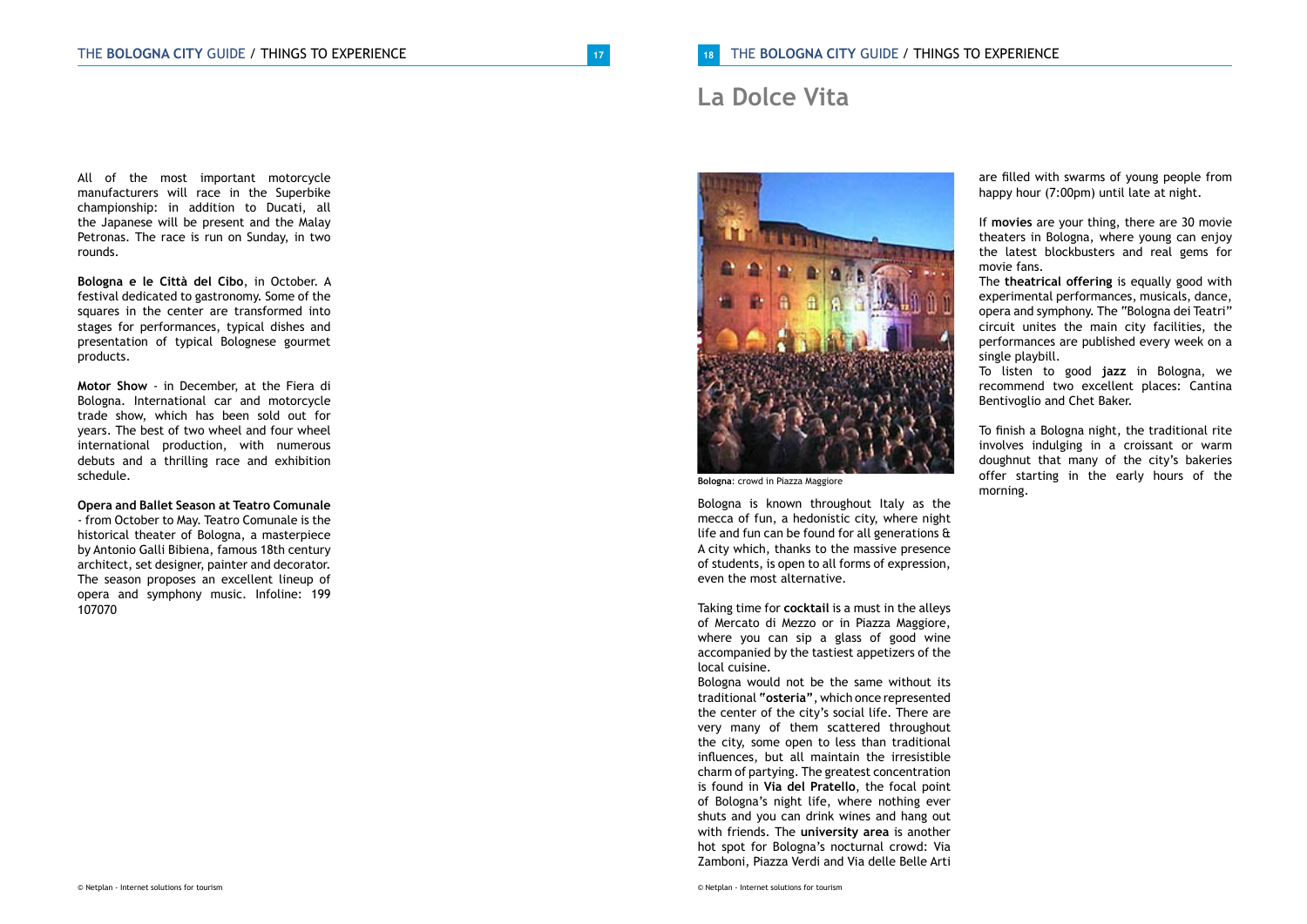### **Modena and the land of Ferrari**



**Modena**: the Galleria Ferrari

This itinerary winds around the hills between Bologna and Modena, in a gentle landscape dotted with castles, old convents and vineyards. This land is also the undisputed heart of the creativity and passion of Italian engines. Four simple names are sufficient for understanding this phenomenon: Ferrari, Maserati, Lamborghini and De Tomaso.

The itinerary can be done in two or more days, it is worth spending the night to explore these historical cities at a relaxing pace. You can choose from a selection of **hotels in Modena** for a stay characterized by relaxation and charm. For those who prefer a different type of accommodation, there is a vast selection of cozy **bed-and-breakfasts in Modena** or one of the numerous **country guesthouses in Modena**, scattered amidst the Lambrusco vineyards.

#### **Monteveglio**

In a picturesque position on a hill dominating the plains, sits the age-old castle and abbey reigned over by Matilde di Canossa. While only the tower remains of the castle, the

really interesting sight is the **S. Assunta Abbey**, from the 12th century, which became very important in the 14th century. The old crypt dating back to before 1000 and the two cloisters are worth seeing.

#### **Vignola**

A small city known for its beautiful fortress and cultivation of famous cherries. The **fortress** is square with towers attached, which existed in the 9th century. Once past the drawbridge and moat you enter a hall decorated with 15th century frescoes. The visit continues to the upper floors, with fascinating medieval spaces, and basements. Hours: Winter: 10.00- 12.00 / 14.30-18.00. Summer: 10.00-12.00 / 15.30-19.00

**Maranello** is headquarters of the most prestigious car manufacturer in the world: Ferrari. Each year thousands of enthusiasts from all over the world converge on this corner of Emilia to visit the **Galleria Ferrari**. Located right near the manufacturer, the Gallery is an extraordinary 2500 square meter museum organized in four areas: Formula One, special exhibits, technological innovation and photo exhibits. All of the race cars which have made Ferrari's history on circuits all over the world are exhibited here.

There are also two simulators of real Formula 1 available to try the thrill of driving a singleseater in a World Championship race. Open: every day, from 9:30am to 6:00pm

#### **Spezzano Castle**

In Fiorano, near the Ferrari test circuit, is the beautiful Castello di Spezzano. The manor dates back to the 11th century, and is formed in a square around a central courtyard. The interiors can be visited and are decorated with military scenes and the pretty **Museo della Ceramica**.

This area is one of the most important ceramic producing zones in Italy. Open: from April 9th to October 30th, Saturday and Sunday 3:00pm-7:00pm.

#### **MODENA**

One of Emilia's historical city, mainly famous for its **Piazza Grande**, its vital center and on UNESCO's World Heritage List.

The Duomo and Palazzo Comunale are located on the square. The **Duomo** (cathedral), built starting in the 12th century 1099, is considered one of the best European Romanesque masterpieces. It is striking due to its architectural appearance as well as the decorations on the facade, work of the sculptor Wiligelmo and the Maestri Campionesi. The sculptures of the Stories of Genesis on the facade and main portal are of note. **The gates** that open along the sides are considered excellent expressions of Romanesque sculpture. The majestic interior contains sculptures created by the Maestri Campionesi between the 12th and 13th centuries and the wooden stalls of the choir. A terra cotta group created by Guido Mazzoni around 1480 stands out in the crypt. A short distance from the Duomo stands the 87 meter Torre della Ghirlandina.

The **Palazzo Comunale** sits on the other two sides of the square. The interior can be visited, with marvelous halls frescoed in different epochs, like Sala degli Arazzi, Sala del Fuoco and Sala del Vecchio Consiglio. A short distance away in Piazza Sant' Agostino, is the **Palazzo dei Musei**, which contains the "most beautiful illuminated book in the world": the Bible which belonged to Borso d'Este. Do not miss the Galleria Estense inside the building, which was the private art gallery of this noble Modena family. It is one of the most important Italian collections with works by Bernini, Velasquez, Correggio and El Greco.

**Palazzo Ducale**, is currently the seat of the Military Academy, built starting in 1634 for Duke Francesco I with the help of the best artists of the time, including Bernini, Borromini and Pietro da Cortona. The construction incorporated the preexisting structure of the older 14th century castle.

#### **Carpi**

This small town is located a short distance from Modena. It is worth going there to see the spectacular **Piazza dei Martiri**, the third largest square in Italy. Palazzo dei Pio, the Cathedral, theater, Palazzo Comunale and Mercato del Grano are located on the square. **Palazzo dei Pio**, composed of different buildings dating from the Middle Ages to the 18th century, stands on the eastern side of the square. The Pio family transformed the first fortress into a flamboyant Renaissance dwelling. The interior of the building can be visited in Thursday, Saturday and Sunday. Hours: 10-12.30/15.30-19.00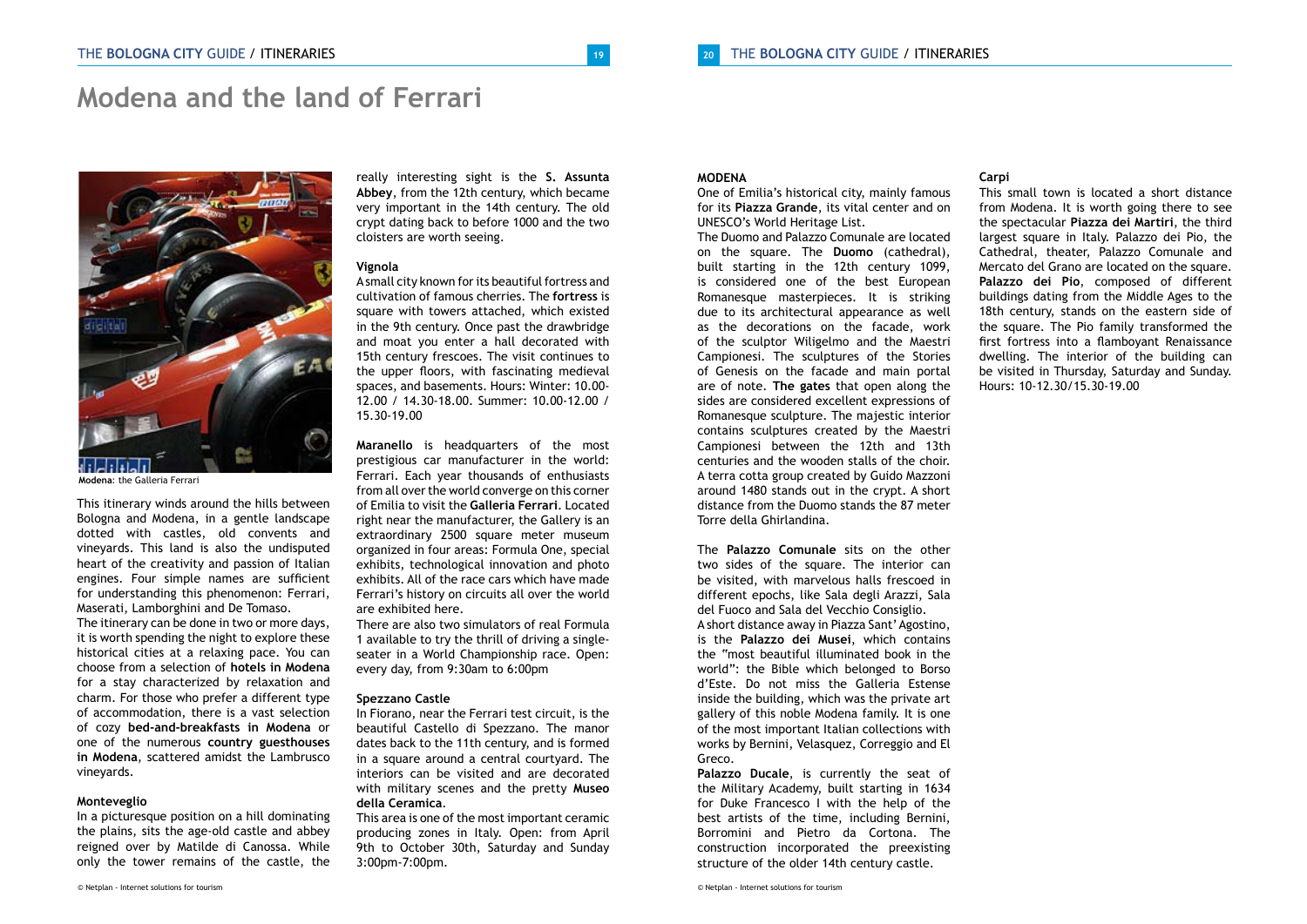### **Ferrara and the Po Delta**



**Bologna**: Po Delta Natural Park

This itinerary will accompany you to discover Ferrara, a city rich in art and history, and the characteristic lands ape of the Po Delta, where Italy's main river meets the Adriatic Sea, giving rise to a unique environment of woods and lagoons.

The itinerary can be done in two or more days, it is worth spending the night to explore these areas at a relaxing pace. You can choose from a selection of **hotels in Ferrara** for a stay characterized by relaxation and charm. For those who prefer a different type of accommodation, there is a vast selection of cozy **bed-and-breakfasts in Ferrara** or one of the numerous **country guesthouses** in Ferrara and the Po Delta.

#### **FERRARA**

Ferrara, a city on **Unesco's World Heritage List**, is striking due to its own special charm, a city suspended between the Middle Ages and Renaissance. We suggest visiting it by bike, the preferred method of transportation for 90% of its inhabitants. In the past it was the capital of the rich Este dukedom, which is why the inhabitants of Ferrara are still called "estensi".

The heart of the city is the medieval square the **Cathedral** stands on. The Cathedral, started in the 12th century, it is a harmonious mixture of different styles. The lower part of the three cusp facade is Romanesque, the upper part is a splendid example of Gothic architecture decorated with a grandiose "Universal Judgement: sculpted in the central part. The southern side is characterized by a portico of the medieval workshops. The interior, rebuilt in the 17th century, houses lovely works of art, including: on the altar next to the right transept, "Martyr of San Lorenzo" by Guercino; and "Universal Judgement" by Bastianino in the apse.

**Estense Castle** dating back to the 14th century, when it was built to defend the Este family from popular revolts. It became the official residence of the Dukes in the 16th century and was completely redesigned, becoming one of the most admired aristocratic residences of the time. The interior with 16th century frescoes can be visited in its entirety; the "Giardino degli Aranci" deserves special mention.

**The Herculean Expansion**: in 1942 Duke Ercole d'Este ordered the expansion of the city towards the north with a state of the art design. The new quarter shaped by wide straight streets, contains elegant buildings like Palazzo dei Diamanti and the famous Piazza Ariostea.

**Palazzo dei Diamanti** owes its name to the wonderful rustication facade which recalls the shape of diamonds. Its current appearance dates back to the end of the 16th century when Cesare d'Este chose it as his residence. Splendid decorated halls and even more importantly the Pinacoteca Nazionale can be visited inside it. The latter is home to works by Gentile da Fabriano, Ercole de'Roberti and Carpaccio among others. International level art shows are regularly held in the building. **Palazzina Marfisa** is another flamboyant Este family residence dating back to the 16th century. It is worth visiting to see its extensive collection of art objects and antique furniture on display in its rooms.

From Ferrara the itinerary continues heading east to Comacchio, the entrance to the large **Po Delta Natural Park**, an area of 54 hectares filled with woods, rivers, lagoons and marshy valleys. It is the vastest protected wetland in Italy, an area filled with natural environments which are home to hundreds of animal and plant species. An infinite number of excursions on foot or by bike are possible in the Park. Numerous boats depart from the ports of Goro and Gorino and follow fascinating routes along the river.

**Comacchio** is the most original and fascinating town on the Po Delta. It was built during the Middle Ages on thirteen islands and based its development exclusively on the water. Today it is a city with intact and unique architectural characteristics, made up of canals, 17th century buildings, low, colorful houses and famous landmark bridges. The town overlooks **Valli di Comacchio**, a marshy lagoon of 13,000 hectares where the eel and a myriad of birds reign. It is possible to visit it on foot, by bike or in comfortable boats. The **Museo delle Valli** opens in the area called Casone Foce, an itinerary along the banks and canals inside the valleys which illustrates the age-old relationship between civilization and nature in these fascinating environments.

**Pomposa Abbey** is a Benedictine abbey situated at the edge of Mesola Wood. The abbey dates back to the 6th century and was a great center of culture and prayer. The interior of the church conserves the columns with Byzantine and Romanesque capitals and a wonderful series of frescoes. The over 50 meter Romanesque bell tower is famous.

**Mesola Wood** is what now remains of a very vast woody area dating back to the year one thousand. The wood is an intact reserve and has different landscapes, including areas with marsh vegetation and fauna. Do not miss the area called "Taglio della Falce" at the southern edge of the wood, where it is possible to see an extremely charming view. The wood can be visited on foot or by bike from March to October: Tuesday, Friday, Saturday and holidays. Bikes can be rented at the entrance to the Wood.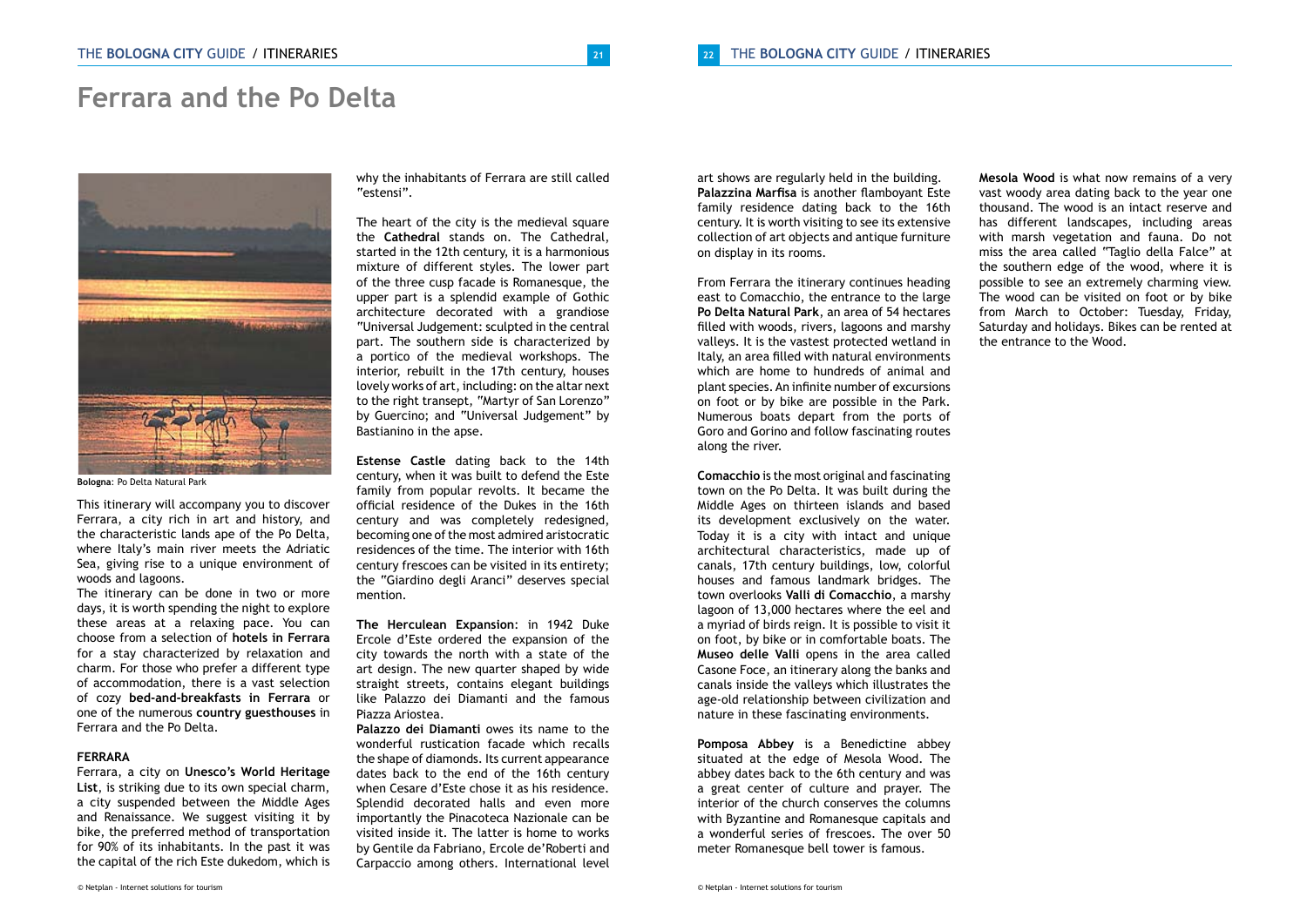

### **Bologna web sites**

**[Hotels & Lodging](http://www.travelplan.it/bologna_italy.htm?&prov=5-Bologna&Macro=1-Hotels+%26+Lodging&code=P&codep=M)** [1 One Stars Hotels](http://www.travelplan.it/bologna_italy.htm?&prov=5-Bologna&&Macro=1-Hotels+%26+Lodging&&cat=10-1+One+Star+Hotels&&code=PM&codep=C) - [2 Two Stars Hotels.](http://www.travelplan.it/bologna_italy.htm?&prov=5-Bologna&&Macro=1-Hotels+%26+Lodging&&cat=11-2+Two+Star+Hotels&&code=PM&codep=C)..

**[Art & Culture](http://www.travelplan.it/bologna_italy.htm?&prov=5-Bologna&Macro=2-Art+%26+Culture&code=P&codep=M)** [Glass and Ceramic Art](http://www.travelplan.it/bologna_italy.htm?&prov=5-Bologna&&Macro=2-Art+%26+Culture&&cat=25-Glass+and+Ceramic+Art&&code=PM&codep=C) - [History &...](http://www.travelplan.it/bologna_italy.htm?&prov=5-Bologna&&Macro=2-Art+%26+Culture&&cat=24-History+%26+Heritage&&code=PM&codep=C)

**[Books & Magazine](http://www.travelplan.it/bologna_italy.htm?&prov=5-Bologna&Macro=9-Books+%26+Magazines&code=P&codep=M)** [Bookguides](http://www.travelplan.it/bologna_italy.htm?&prov=5-Bologna&&Macro=9-Books+%26+Magazines&&cat=84-Bookguides&&code=PM&codep=C) - [Bookshops](http://www.travelplan.it/bologna_italy.htm?&prov=5-Bologna&&Macro=9-Books+%26+Magazines&&cat=83-Bookshops&&code=PM&codep=C)...

**[Education](http://www.travelplan.it/bologna_italy.htm?&prov=5-Bologna&Macro=4-Education&code=P&codep=M)** [Schools & Courses](http://www.travelplan.it/bologna_italy.htm?&prov=5-Bologna&&Macro=4-Education&&cat=53-Schools+%26+Courses&&code=PM&codep=C) - [Universities &.](http://www.travelplan.it/bologna_italy.htm?&prov=5-Bologna&&Macro=4-Education&&cat=32-Universities+%26+Institutes&&code=PM&codep=C)..

**[Institutions](http://www.travelplan.it/bologna_italy.htm?&prov=5-Bologna&Macro=7-Institutions&code=P&codep=M)** [Tourism](http://www.travelplan.it/bologna_italy.htm?&prov=5-Bologna&&Macro=7-Institutions&&cat=384-Tourism&&code=PM&codep=C) - [Associations.](http://www.travelplan.it/bologna_italy.htm?&prov=5-Bologna&&Macro=7-Institutions&&cat=71-Associations&&code=PM&codep=C)..

**[Shops & Company Stores](http://www.travelplan.it/bologna_italy.htm?&prov=5-Bologna&Macro=15-Shops+%26+Company+Stores&code=P&codep=M)** [Art & Antique Dealers](http://www.travelplan.it/bologna_italy.htm?&prov=5-Bologna&&Macro=15-Shops+%26+Company+Stores&&cat=412-Art+%26+Antique+Dealers&&code=PM&codep=C) - [Fashion..](http://www.travelplan.it/bologna_italy.htm?&prov=5-Bologna&&Macro=15-Shops+%26+Company+Stores&&cat=121-Fashion&&code=PM&codep=C).

**[Sports & Fun](http://www.travelplan.it/bologna_italy.htm?&prov=5-Bologna&Macro=12-Sports+%26+Fun&code=P&codep=M)** [Athletics & Marathon](http://www.travelplan.it/bologna_italy.htm?&prov=5-Bologna&&Macro=12-Sports+%26+Fun&&cat=97-Athletics+%26+Marathon&&code=PM&codep=C) - [Fitness.](http://www.travelplan.it/bologna_italy.htm?&prov=5-Bologna&&Macro=12-Sports+%26+Fun&&cat=99-Fitness&&code=PM&codep=C)..

**[Travel Itineraries](http://www.travelplan.it/bologna_italy.htm?&prov=5-Bologna&Macro=8-Travel+Itineraries&code=P&codep=M)** [Art & Heritage](http://www.travelplan.it/bologna_italy.htm?&prov=5-Bologna&&Macro=8-Travel+Itineraries&&cat=401-Art+%26+Heritage&&code=PM&codep=C) - [Natural Attractions](http://www.travelplan.it/bologna_italy.htm?&prov=5-Bologna&&Macro=8-Travel+Itineraries&&cat=399-Natural+Attractions&&code=PM&codep=C)... **[Transportation](http://www.travelplan.it/bologna_italy.htm?&prov=5-Bologna&Macro=14-Transportation&code=P&codep=M)** [Airlines](http://www.travelplan.it/bologna_italy.htm?&prov=5-Bologna&&Macro=14-Transportation&&cat=110-Airlines&&code=PM&codep=C) - [Airports.](http://www.travelplan.it/bologna_italy.htm?&prov=5-Bologna&&Macro=14-Transportation&&cat=109-Airports&&code=PM&codep=C)..

**[Beauty & Health](http://www.travelplan.it/bologna_italy.htm?&prov=5-Bologna&Macro=32-Beauty+%26+Health&code=P&codep=M)** [Beauty & Wellness Centers](http://www.travelplan.it/bologna_italy.htm?&prov=5-Bologna&&Macro=32-Beauty+%26+Health&&cat=402-Beauty+%26+Wellness+Centers&&code=PM&codep=C) - [Spa Resorts.](http://www.travelplan.it/bologna_italy.htm?&prov=5-Bologna&&Macro=32-Beauty+%26+Health&&cat=17-Spa+Resorts&&code=PM&codep=C)..

**[Eating & Drinking](http://www.travelplan.it/bologna_italy.htm?&prov=5-Bologna&Macro=11-Eating+%26+Drinking&code=P&codep=M)** [Restaurants](http://www.travelplan.it/bologna_italy.htm?&prov=5-Bologna&&Macro=11-Eating+%26+Drinking&&cat=406-Restaurants&&code=PM&codep=C) - [Seafood.](http://www.travelplan.it/bologna_italy.htm?&prov=5-Bologna&&Macro=11-Eating+%26+Drinking&&cat=93-Seafood&&code=PM&codep=C)..

**[Entertainment](http://www.travelplan.it/bologna_italy.htm?&prov=5-Bologna&Macro=5-Entertainment&code=P&codep=M)** [Casinos](http://www.travelplan.it/bologna_italy.htm?&prov=5-Bologna&&Macro=5-Entertainment&&cat=57-Casinos&&code=PM&codep=C) - [Cinemas & Theatres.](http://www.travelplan.it/bologna_italy.htm?&prov=5-Bologna&&Macro=5-Entertainment&&cat=58-Cinemas+%26+Theatres&&code=PM&codep=C)..

**[Internet](http://www.travelplan.it/bologna_italy.htm?&prov=5-Bologna&Macro=30-Internet&code=P&codep=M)** [Travel Websites](http://www.travelplan.it/bologna_italy.htm?&prov=5-Bologna&&Macro=30-Internet&&cat=443-Travel+Websites&&code=PM&codep=C) - [Internet Cafés.](http://www.travelplan.it/bologna_italy.htm?&prov=5-Bologna&&Macro=30-Internet&&cat=245-Internet+Caf%E9s&&code=PM&codep=C)..

**[Shows & Events](http://www.travelplan.it/bologna_italy.htm?&prov=5-Bologna&Macro=31-Shows+%26+Events&code=P&codep=M)** [Beauty & Health](http://www.travelplan.it/bologna_italy.htm?&prov=5-Bologna&&Macro=31-Shows+%26+Events&&cat=392-Beauty+%26+Health&&code=PM&codep=C) - [Convention Centres.](http://www.travelplan.it/bologna_italy.htm?&prov=5-Bologna&&Macro=31-Shows+%26+Events&&cat=55-Convention+Centres&&code=PM&codep=C)..

**[Top destinations](http://www.travelplan.it/bologna_italy.htm?&prov=5-Bologna&Macro=33-Top+destinations&code=P&codep=M)** [Art Cities](http://www.travelplan.it/bologna_italy.htm?&prov=5-Bologna&&Macro=33-Top+destinations&&cat=436-Art+Cities&&code=PM&codep=C) - [Beaches](http://www.travelplan.it/bologna_italy.htm?&prov=5-Bologna&&Macro=33-Top+destinations&&cat=441-Beaches&&code=PM&codep=C)...

| Servizi per le aziende     | Acquista la tua visibilità su Travel Plan |
|----------------------------|-------------------------------------------|
| • Aggiungi il tuo sito     | • Pubbliredazionale                       |
| • Inserzioni pubblicitarie | • Offerte Speciali                        |
| • Quick Info               | • Live help                               |
| • Prime posizioni          | • Siti web - Netplan                      |